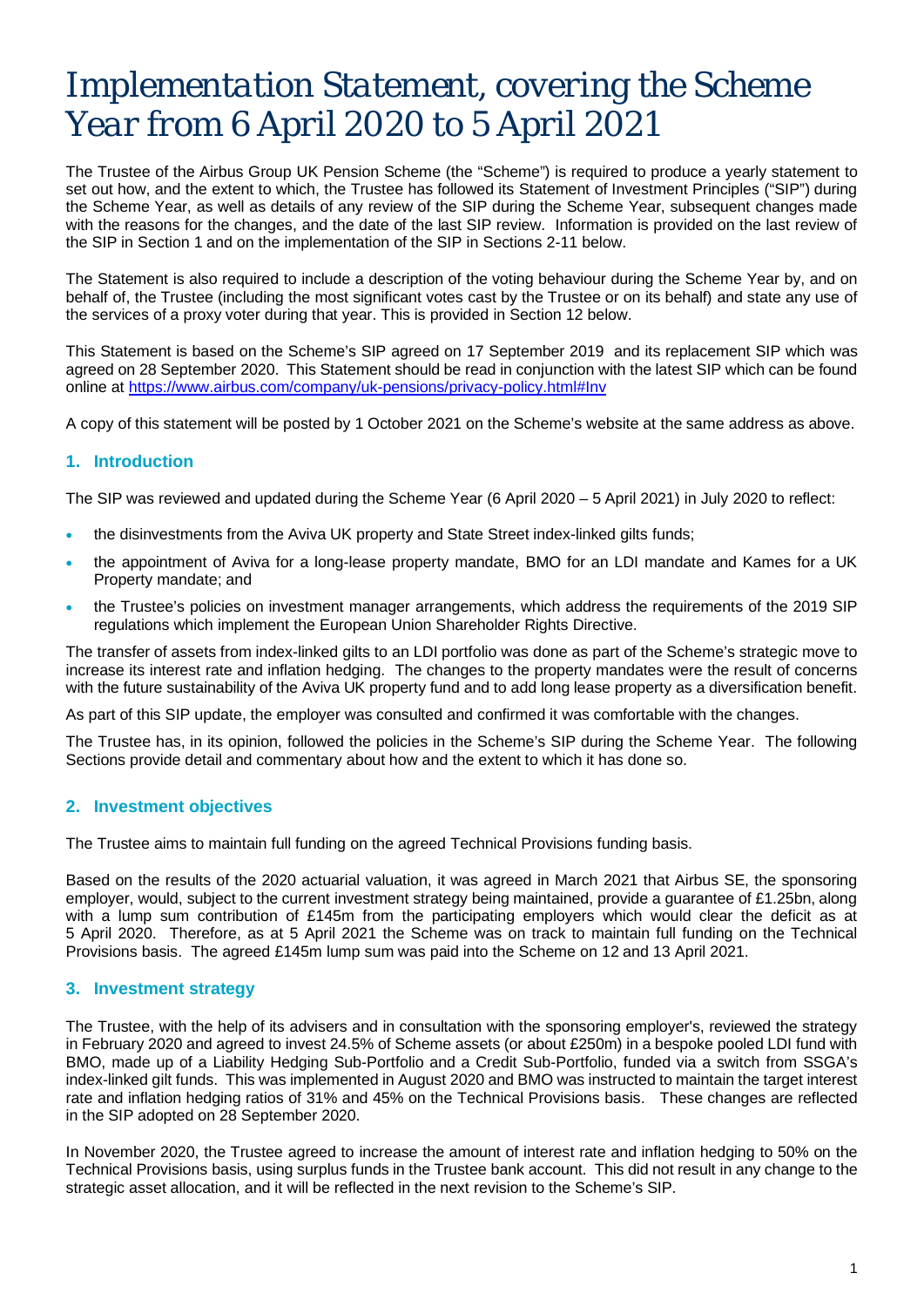As part of this review, the Trustee made sure the Scheme's assets were adequately and appropriately diversified between different asset classes.

The Trustee monitors the asset allocation quarterly and compares this to the strategic asset allocation.

As part of the agreed lump sum contribution mentioned above, the Trustee agreed to maintain the current investment strategy. Therefore the £145m was invested in such a way to bring the asset allocation back to the strategic benchmark. The Trustee agreed to invest this contribution as follows; £25m to be invested in the Aegon Active Beta Property Fund, £20m to be invested in the IFM Global Infrastructure Fund and £100m to be invested in the BMO LDI portfolio. These amounts were invested following the Scheme Year end.

# **4. Considerations in setting the investment arrangements**

When the Trustee reviewed the DB investment strategy in July 2020, it considered the investment risks set out in Appendix A of the SIP. It also considered a wide range of asset classes for investment, taking into account the expected returns and risks associated with those asset classes as well as how these risks can be mitigated.

# **5. Implementation of the investment arrangements**

In order to further diversity the investment strategy, the Trustee invested in Beach Point's Offshore Opportunities Fund IV in May 2020, BMO's LDI Private Sub-Fund in August 2020 and Aviva's Lime Property Fund in February 2021. The Trustee obtained formal written advice from its investment adviser, LCP, before investing in the funds and made sure the investment portfolio of the funds chosen were adequately and appropriately diversified.

The Scheme's investment adviser, LCP, monitors the investment managers on an ongoing basis, through regular research meetings. The investment adviser monitors any developments at managers and informs the Trustee promptly about any significant updates or events they become aware of with regard to the Scheme's investment managers that may affect the managers' ability to achieve their investment objectives. This includes any significant change to the investment process or key staff for any of the funds the Scheme invests in, or any material change in the level of diversification in the fund. During the year in question, LCP did not report anything of note to the Trustees.

The Trustee submitted a full redemption request for the Aviva AIPL Property Fund in January 2020 (before the Scheme Year in question) following concerns around the shrinking size of the Fund and its future sustainability. Due to the manager imposing a queue on redemptions, exacerbated by the impact of Covid-19 on the property market, the final proceeds were received in January 2021. The Trustee was comfortable with all of its other investment manager arrangements over the Scheme Year.

The Trustee monitors the performance of the Scheme's investment managers on a quarterly basis, using the quarterly performance monitoring report. The report shows the performance of each manager over the quarter, rolling years, three and five years. Performance is considered in the context of the manager's benchmark and objectives.

The quarterly report to 31 March 2021 showed that all managers have produced performance broadly in line with expectations over the Scheme year and long-term.

Overall, the Trustee believes the investment managers provide reasonable value for money, based on periodic reviews by LCP, the next of which is due in 2022.

# **6. Realisation of investments**

The Trustee reviews the Scheme's net current and future cashflow requirements on a regular basis. The Trustee's policy is to have access to sufficient liquid assets in order to meet any outflows while maintaining a portfolio which is appropriately diversified across a range of factors, including suitable exposure to both liquid and illiquid assets.

Over the Scheme Year, the Trustee used cashflow to help rebalance the Scheme's assets towards the strategic asset allocation. One significant cashflow into the Scheme post Scheme Year end was the lump sum contribution of £145m that was received on 12 and 13 April 2021 and invested as set out in Section 3 above, to bring assets back to towards the strategic allocation.

The Trustee receives income from the Alcentra Strategic Credit Fund II and Beach Point Opportunities Offshore Fund IV. This cash is generally retained in the Trustee's bank account and used towards paying benefits, or reinvested if the cash is not required.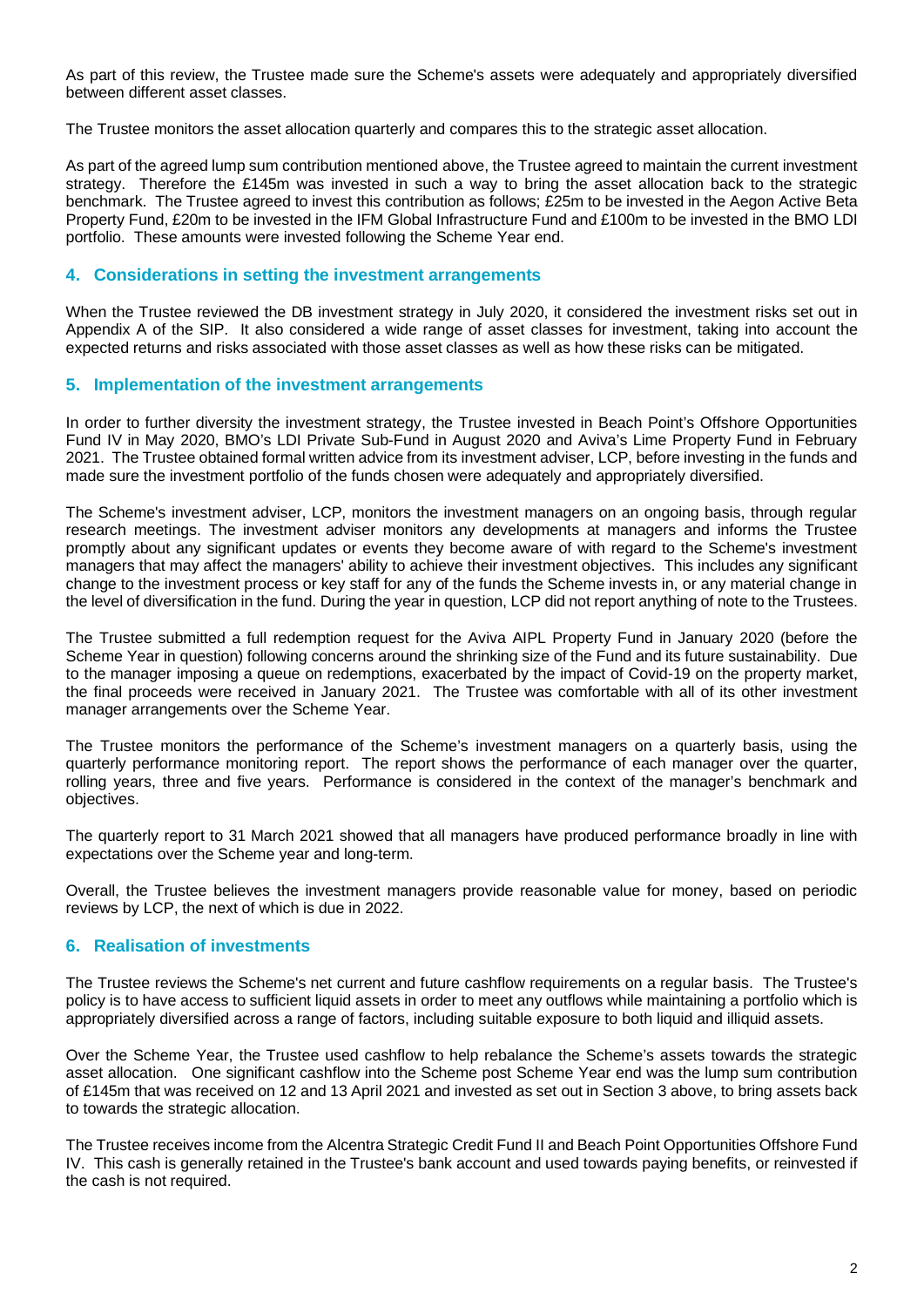# **7. Financially material considerations and non-financial matters**

As part of its advice on the selection and ongoing review of the investment managers, the Scheme's investment adviser, LCP, incorporates its assessment of the nature and effectiveness of managers' approaches to voting and engagement.

In January 2020, the Trustee reviewed LCP's responsible investment (RI) scores for the Scheme's existing managers and funds, along with LCP's qualitative RI assessments for each fund and red flags for any managers of concern. These scores cover the approach to ESG factors, voting and engagement. The fund scores and assessments are based on LCP's ongoing manager research programme and it is these that directly affect LCP's manager and fund recommendations. The manager scores and red flags are based on LCP's Responsible Investment Survey 2020. The Scheme's manager scores are included in the quarterly performance reporting LCP provide to the Trustee.

The Trustee was satisfied with the results of the review for the majority of the Scheme's investment managers. The Trustee did have some concerns with the responsible investment score for SSGA. In particular, the Trustee noted that across passive managers, SSGA has one of the smallest stewardship teams for a major index tracker. The Trustee asked LCP to provide some more detail on SSGA's score and intends to keep SSGA under review.

The Trustee invested in new funds over the year – Beach Point Offshore Opportunities Fund IV in May 2020, BMO LDI Private Sub-Fund in August 2020 and Aviva Lime in February 2021. In selecting and appointing these managers, the Trustee reviewed LCP's RI assessments of the shortlisted managers. As part of the selection process, voting and engagement were discussed with each manager.

In December 2020, the Trustee received training from LCP on climate-related risks facing pension schemes . This included training on the actions required by schemes with assets over £1bn (which includes the Scheme) and the key dates for developing a formal climate governance plan.

## **8. Voting and engagement**

This is covered in Sections 7 and 12.

# **9. Policy towards risk (Appendix A of SIP)**

Risks are monitored on an ongoing basis with the help of the investment adviser.

The Trustee maintains a risk register and this is discussed at quarterly meetings, with an in depth review undertaken on an annual basis.

The Trustee's policy for some risks, given their nature, is to understand them and to address them if it becomes necessary, based upon the advice of the Scheme's investment adviser or information provided to the Trustee by the Scheme's investment managers. These include credit risk, equity risk, currency risk and counterparty risk.

With regard to the risk of inadequate returns, the required return for the Scheme to maintain full funding on a Technical Provisions basis is considered in setting the investment strategy.

The Scheme's interest and inflation hedging levels are monitored on an regular basis. Over the period the Scheme's interest rate and inflation hedging levels were broadly in line with the target levels. In August 2020, the Trustee implemented an LDI mandate with BMO which maintained the target interest rate and inflation hedging ratios of 31% and 45% on the Technical Provisions basis. In November 2020 as part of discussions with the Employer on the Actuarial Valuation as at 5 April 2020, the Trustee agreed to increase the amount of interest rate and inflation hedging to 50% on the Technical Provisions basis.

With regard to collateral adequacy risk, the Scheme holds sufficient collateral within the bespoke LDI portfolio held with BMO, and BMO has discretion to utilise the Credit Sub-Portfolio for the purposes of rebalancing the leverage in the Liability Hedging Sub-Portfolio. As at 5 April 2021 the BMO LDI portfolio held more than enough sufficient capital to support the hedging mandate.

Together, the investment and non-investment risks set out in Appendix A of the SIP give rise generally to funding risk. The Trustee formally reviews the Scheme's funding position as part of its annual actuarial report at Scheme year end to allow for changes in market conditions. On a triennial basis the Trustee reviews the funding position allowing for membership and other experience, the last of which was as at 5 April 2020.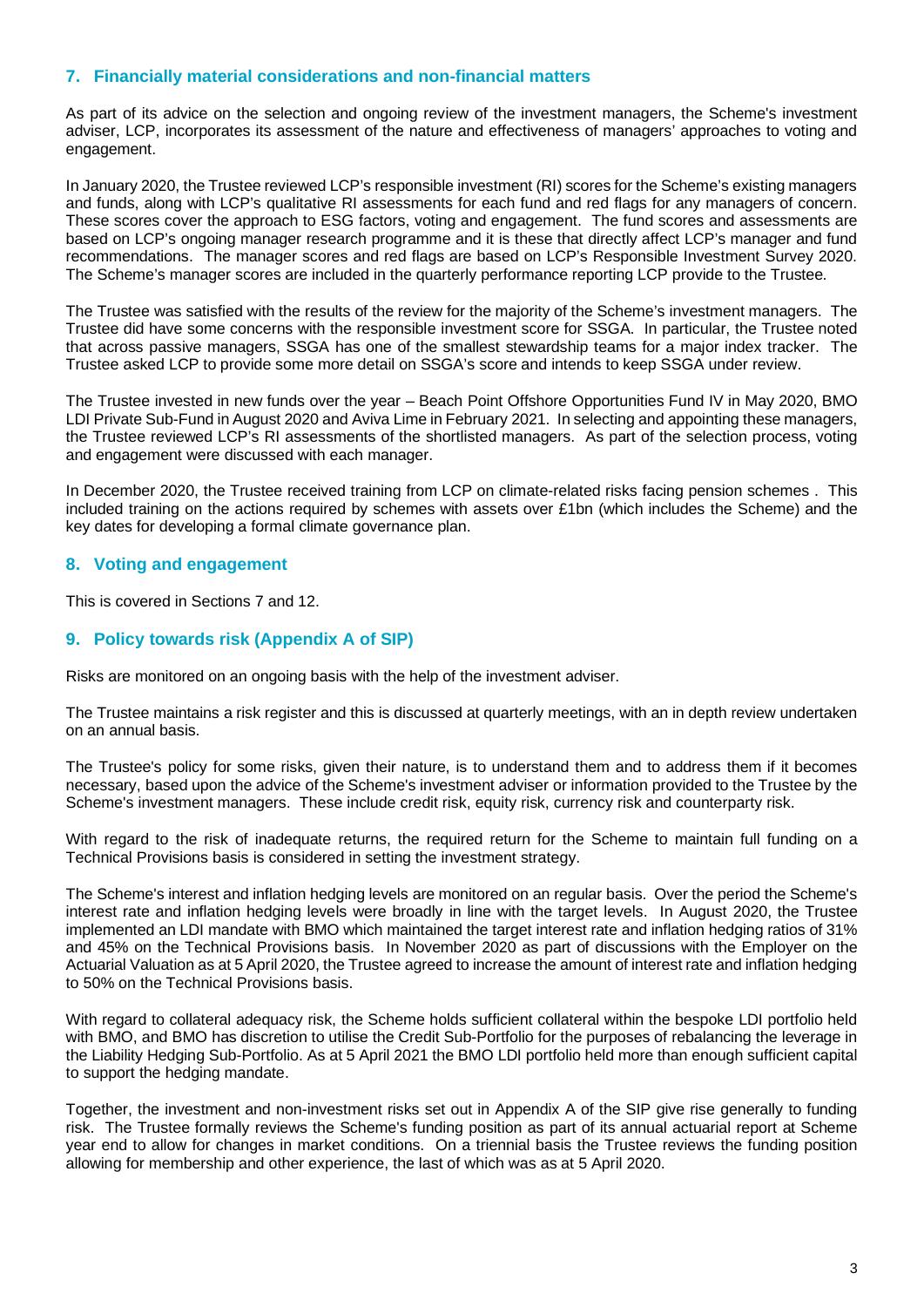The following risks are covered earlier in this Statement: diversification risk in Sections 3 and 5, investment manager risk and excessive charges in Section 5, illiquidity/marketability risk in Section 6 and ESG risks in Section 7*.*

# **10. Investment manager arrangements (Appendix B of SIP)**

There are no specific policies in this section of the Scheme's SIP.

# **11. Investment governance, responsibilities, decision-making and fees (Appendix C of SIP)**

As mentioned in Section 5, the Trustee assesses the performance of the Scheme's investment managers on an ongoing basis as part of the quarterly monitoring reports it receives.

The performance of the investment advisers is considered on an ongoing basis by the Trustee.

The Trustee has put in place formal objectives, in accordance with the CMA order, for its investment adviser and will review the adviser's performance against these objectives on a regular basis. The Trustee allocates a weight to each of these objectives and assigns a score from 1 to 5. The last review took place in December 2020 and the Trustee was satisfied overall with the adviser's performance. The next review is due to take place in December 2021. The objectives themselves are reviewed following any major strategy change and at least every three years.

During the year, the Trustee received training on the follow topics:

- An update on SSGA's responsible investment capabilities
- Historical equity returns across different regions and the impact of currency hedging
- Upcoming climate regulations

The Trustee Board undertook annual evaluation of the performance and effectiveness of the Board. The results of the review for 2020, which includes a significant part of the Scheme Year, were shared with the Trustee Board and discussed at the June 2021 Trustee meeting. Overall, the Trustee Directors were satisfied with the results which indicated that the Trustee Board was competent. The Trustee will report this to the members in the upcoming newsletter.

# **12. Description of voting behaviour during the Scheme Year**

All of the Trustee's holdings in listed equities are within pooled funds and noted in the Scheme's SIP, the Trustee has delegated to its investment managers the exercise of rights attaching to investments, including voting rights, and engagement with issuers of debt and equity and other relevant persons about relevant matters such as performance, strategy, capital structure, management of actual or potential conflicts of interest, risks and ESG considerations. The Trustee itself has not used proxy voting services over the Scheme Year. The Trustee notes each of the investment managers quarterly reports and questions investment managers on any voting or ESG issues when necessary.

In this section we have sought to include voting data on the Scheme's funds that hold equities as follows:

- SSGA Emerging Markets ESG Screened Index Equity Sub-Fund
- SSGA International (Developed 50% Hedged) ESG Screened Index Equity Sub-Fund
- SSGA UK ESG Screened Equity Index Sub-Fund

In addition to the above, the Trustee contacted the Scheme's other asset managers that don't hold listed equities, to ask if any of the assets held by the Scheme had voting opportunities over the period. Commentary provided from these managers is set out in Section 7.

#### **12.1 Description of the voting processes**

#### **State Street Global Advisors ("SSGA")**

SSGA retains Institutional Shareholder Services Inc. ("ISS"), a firm with expertise in proxy voting and corporate governance. ISS provides SSGA with vote execution and administration services, applies SSGA's Proxy Voting Guidelines where appropriate and provides research and analysis related to general corporate governance issues and specific proxy items. The Stewardship team at SSGA reviews its Proxy Voting Guidelines with ISS on an annual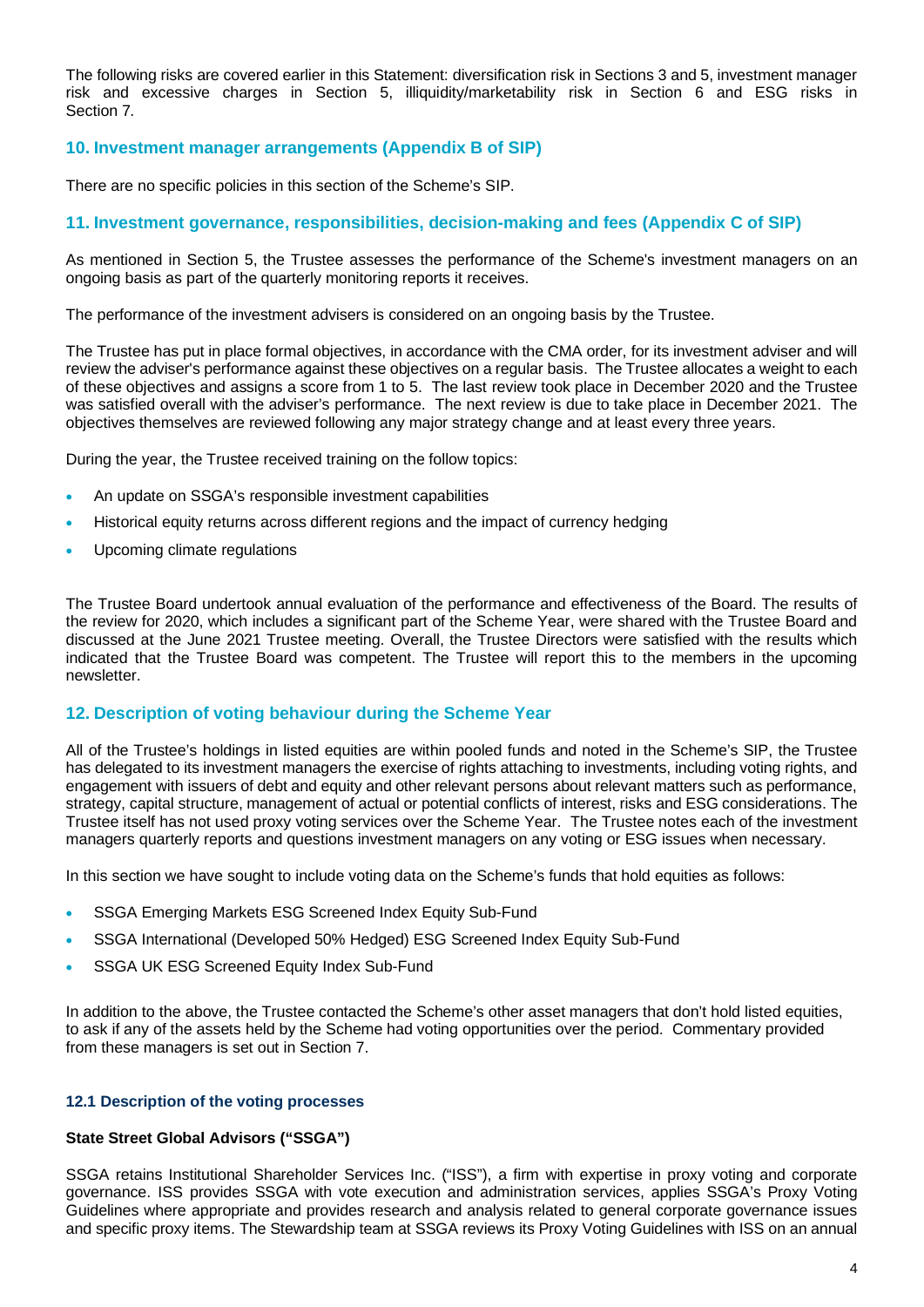basis or on a case- by-case basis as needed. In addition to ISS, SSGA has access to proxy research from a number of global and regional providers including Glass Lewis & Co. and the Institutional Voting Information Service. All final voting decisions are based on SSGA's proxy voting policies and in-house operational guidelines.

SSGA's voting on climate change is mainly driven through shareholder proposals. However, it may take voting action against directors even in the absence of shareholder proposals for unaddressed concerns pertaining to climate change. Annually, it reviews and votes every climate-related proposal in its portfolio. SSGA also endeavour to engage with the proponents of shareholder proposals to gain additional perspective on the issue, as well as with companies to better understand how boards are managing relevant risks.

SSGA votes in all markets where it is feasible. However, when SSGA deems appropriate, it could refrain from voting meetings in certain cases, including where power of attorney documentation is required and where voting will have a material impact on our ability to trade its security.

SSGA prioritizes companies for review based on factors including the size of its holdings, past engagement, corporate performance, and voting items identified as areas of potential concern. Based on this assessment, SSGA will not only allocate appropriate time and resources to shareholder meetings but will also assign specific ballot items of interest to ensure maximization of value for its clients.

#### **12.2 Summary of voting behaviour over the Scheme Year**

A summary of voting behaviour over the Scheme Year is provided in the table below.

|                                                                                                             | Fund 1                                                                     | Fund <sub>2</sub>                                                                                     | Fund 3                                                    |
|-------------------------------------------------------------------------------------------------------------|----------------------------------------------------------------------------|-------------------------------------------------------------------------------------------------------|-----------------------------------------------------------|
| Manager name                                                                                                | <b>SSGA</b>                                                                | <b>SSGA</b>                                                                                           | <b>SSGA</b>                                               |
| Fund name                                                                                                   | Emerging<br><b>Markets ESG</b><br>Screened Index<br><b>Equity Sub-Fund</b> | International<br>(Developed 50%<br>Hedged) ESG<br><b>Screened Index</b><br><b>Equity Sub-</b><br>Fund | <b>UK ESG</b><br><b>Screened Equity</b><br>Index Sub-Fund |
| Total size of fund at end of<br>reporting period                                                            | £4,021m                                                                    | £250m                                                                                                 | £2,855m                                                   |
| Value of Scheme assets at<br>end of reporting period $(E / \%)$<br>of total assets)                         | £39.7m                                                                     | £224.2m                                                                                               | £243.5m                                                   |
| Number of holdings at end of<br>reporting period                                                            | 1,652                                                                      | 2,477                                                                                                 | 583                                                       |
| Number of meetings eligible<br>to vote                                                                      | 3,310                                                                      | 2,804                                                                                                 | 740                                                       |
| Number of resolutions<br>eligible to vote                                                                   | 30,252                                                                     | 33,235                                                                                                | 10,486                                                    |
| % of resolutions voted                                                                                      | 98.4                                                                       | 99.5                                                                                                  | 100.0                                                     |
| Of the resolutions on which<br>voted, % voted with<br>management                                            | 84.3                                                                       | 89.4                                                                                                  | 91.4                                                      |
| Of the resolutions on which<br>voted, % voted against<br>management                                         | 15.7                                                                       | 10.6                                                                                                  | 8.6                                                       |
| Of the resolutions on which<br>voted, % abstained from<br>voting                                            | 2.5                                                                        | 1.7                                                                                                   | 0.6                                                       |
| Of the meetings in which the<br>manager voted, % with at<br>least one vote against<br>management            | 46.0                                                                       | 55.0                                                                                                  | 69.9                                                      |
| Of the resolutions on which<br>the manager voted, % voted<br>contrary to recommendation<br>of proxy advisor | 9.1                                                                        | 7.4                                                                                                   | 8.2                                                       |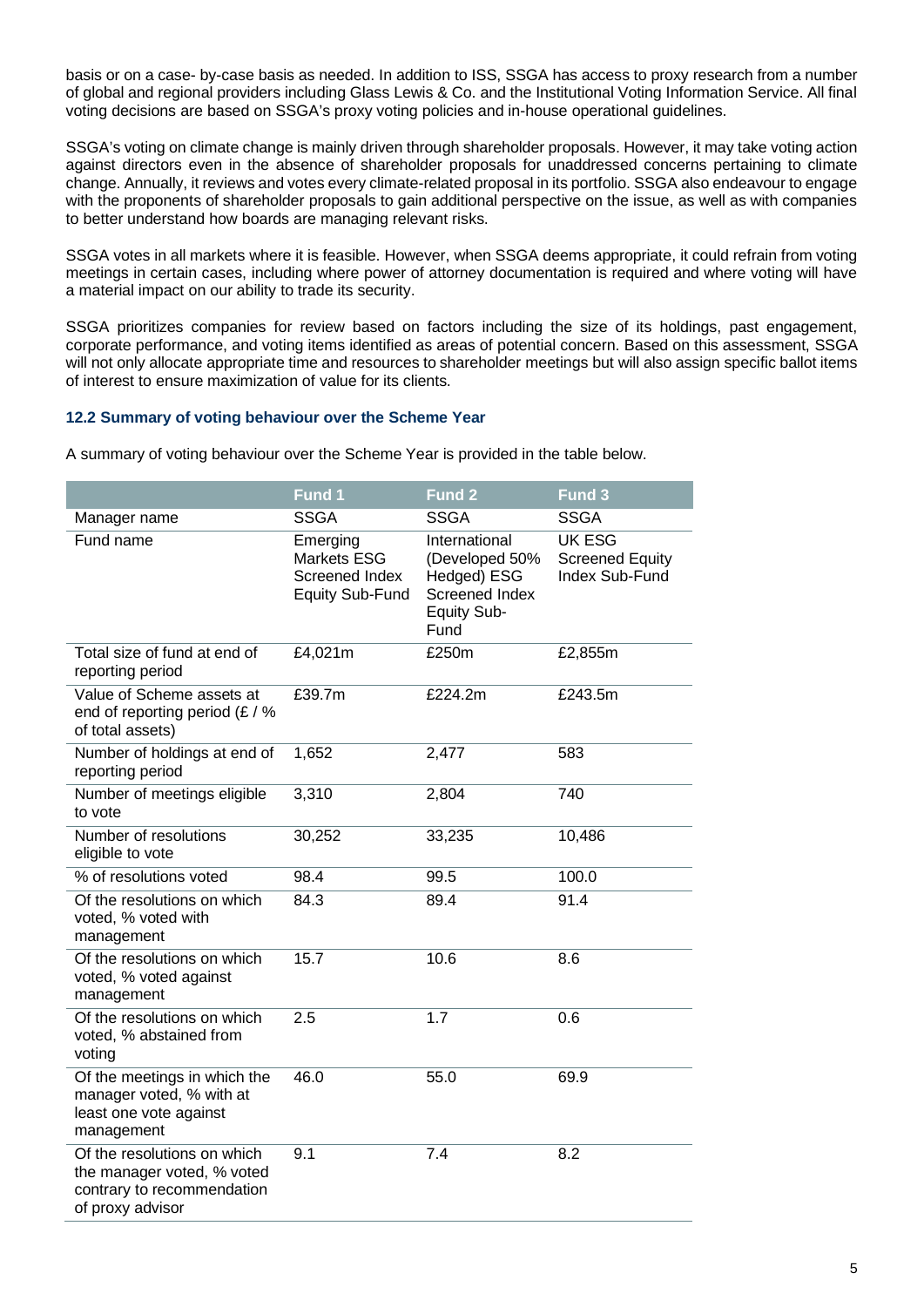Data as at 31 March 2021. Investment managers provide their reporting on a quarterly basis and are therefore unable to provide as at 5 April 2021.

#### **12.3 Most significant votes over the Scheme Year**

Commentary on the most significant votes over the Scheme Year, from the Scheme's asset managers who hold listed equities, is set out below. SSGA provided a range of "most significant votes" for each fund, we have included the votes relating to companies that have the highest weighting within the funds. The Trustee has not formulated its own definition of what constitutes a significant vote and has therefore relied on its managers' definitions as provided below.

## **SSGA**

SSGA prioritise company meetings for further review based on factors such as the size of its holdings, past engagement, corporate performance and voting items identified as areas of potential concern.

#### **Emerging Markets ESG Screened Index Equity Sub-Fund**

**Naspers Ltd, South Africa, August 2020. Vote:** Against

**Summary of resolution:** Advisory vote to ratify named executive officers' compensation.

**Rationale:** SSGA voted against the resolution as it had concerns with the proposed remuneration structure for senior executives at the company.

**Criteria against which this vote has been assessed as "most significant":** This vote was considered significant as it related to compensation.

#### **China Mobile Limited, China, May 2020. Vote:** Against

**Summary of resolution:** Vote to elect a director.

**Rationale:** SSGA voted against the nominee due to the lack of gender diversity on the board.

**Criteria against which this vote has been assessed as "most significant":** This vote was considered significant as it related to election of a director.

**FirstRand Ltd., South Africa, December 2020. Vote:** Against

**Summary of resolution:** Advisory vote to ratify named executive officers' compensation.

**Rationale:** SSGA voted against the resolution due to concerns with the proposed remuneration structure for senior executives at the company.

**Criteria against which this vote has been assessed as "most significant":** This vote was considered significant as it related to compensation.

#### **International (Developed 50% Hedged) ESG Screened Index Equity Sub-Fund**

**Facebook, Inc., USA, May 2020. Vote:** Against

**Summary of resolution:** Resolution requiring director nominees to have environmental/social issue qualifications.

**Rationale:** SSGA did not support the proposal due to concerns with the terms of the proposal.

**Criteria against which this vote has been assessed as "most significant":** This vote was considered significant as it related to an environmental proposal.

**Alphabet Inc., Sweden, June 2020. Vote:** For

**Summary of resolution:** Resolution to establish an environmental/social issue board committee.

**Rationale:** SSGA did not have any significant concerns with the proposal and supported it.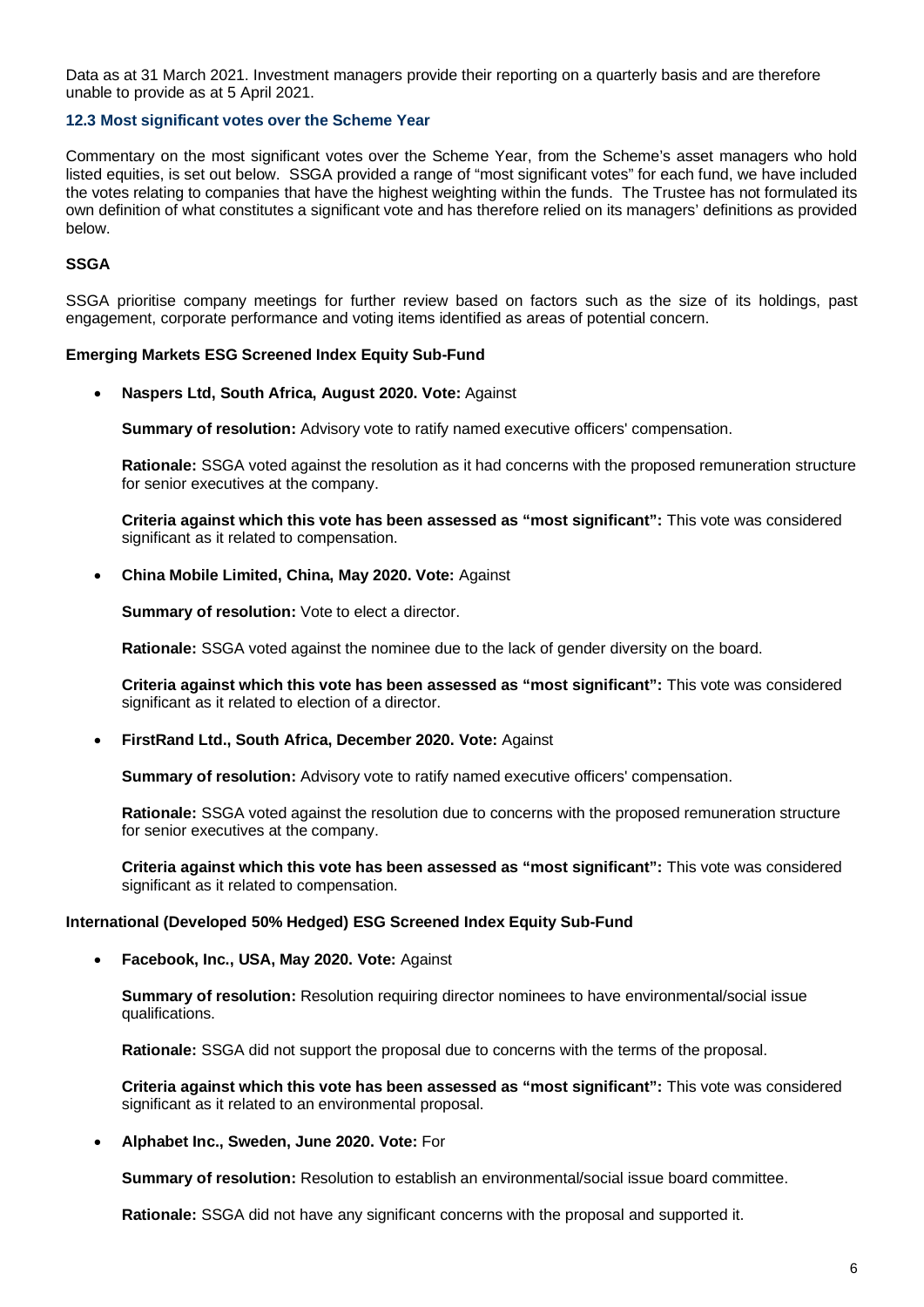**Criteria against which this vote has been assessed as "most significant":** This vote was considered significant as it was related to the environment and proposed by shareholders.

#### **Tesla, Inc., Germany, September 2020. Vote:** Against

**Summary of resolution:** Advisory vote to ratify named executive officers' compensation.

**Rationale:** SSGA voted against the resolution due to concerns with the proposed remuneration structure for senior executives at the company.

**Criteria against which this vote has been assessed as "most significant":** This vote was considered significant as it related to compensation.

## **UK ESG Screened Equity Index Sub-Fund**

**Royal Dutch Shell Plc, May 2020, UK. Vote:** Against

**Summary of resolution:** Shareholder resolution to request Royal Dutch Shell to set and publish targets for Greenhouse Gas (GHG) Emissions.

**Rationale:** SSGA voted against the resolution as it believed that the company's disclosure and practices related to GHG emissions were reasonable.

**Criteria against which this vote has been assessed as "most significant":** This vote was considered significant as it related to compensation.

**Ferguson Plc, December 2020, UK. Vote:** Abstain

**Summary of resolution:** Advisory vote to ratify named executive officers' compensation.

**Rationale:** SSGA abstained from voting on the resolution due to concerns with the proposed remuneration structure for senior executives at the company.

**Criteria against which this vote has been assessed as "most significant":** This vote was considered significant as it related to compensation.

**Ocado Group Plc, UK, May 2020. Vote:** Against

**Summary of resolution:** Advisory vote to ratify named executive officers' compensation.

**Rationale:** SSGA voted against the resolution as it had concerns surrounding the changes to the restricted share plan.

**Criteria against which this vote has been assessed as "most significant":** This vote was considered significant as it related to compensation.

## **12.4 Votes in relation to assets other than listed equity**

The following comments were provided by the Scheme's asset managers who don't hold listed equities, but invest in assets that had voting opportunities during the Scheme Year:

## **Aegon Active Beta Property Fund**

Aegon actively seeks seats on advisory boards and makes every effort to attend unit holder meetings. In addition Aegon has a policy of actively using its votes at AGMs and EGMs and, whilst it will inform managers beforehand, and explain its stance, it aims to vote in a consistent way and will vote against any proposals that it believes do not accord with the interests of the clients or funds it represents. Aegon will only abstain from a vote where that abstention has the effect of either 'approving' or 'rejecting' a proposal. Aegon does not publish its voting history in respect of unlisted property but reports all voting and corporate actions on a quarterly basis to its clients.

Proxy voting/corporate actions within pooled property funds is very different to voting seen with say the likes of equities where there are numerous potential possibilities for voting. The managed/insured wrapped funds are in effect an insurance policy and as such there is no voting. Were the manager of such funds to impose changes to the fund against investors wishes (unlikely) the investor has the remedy of redeeming its holding. In the case of all funds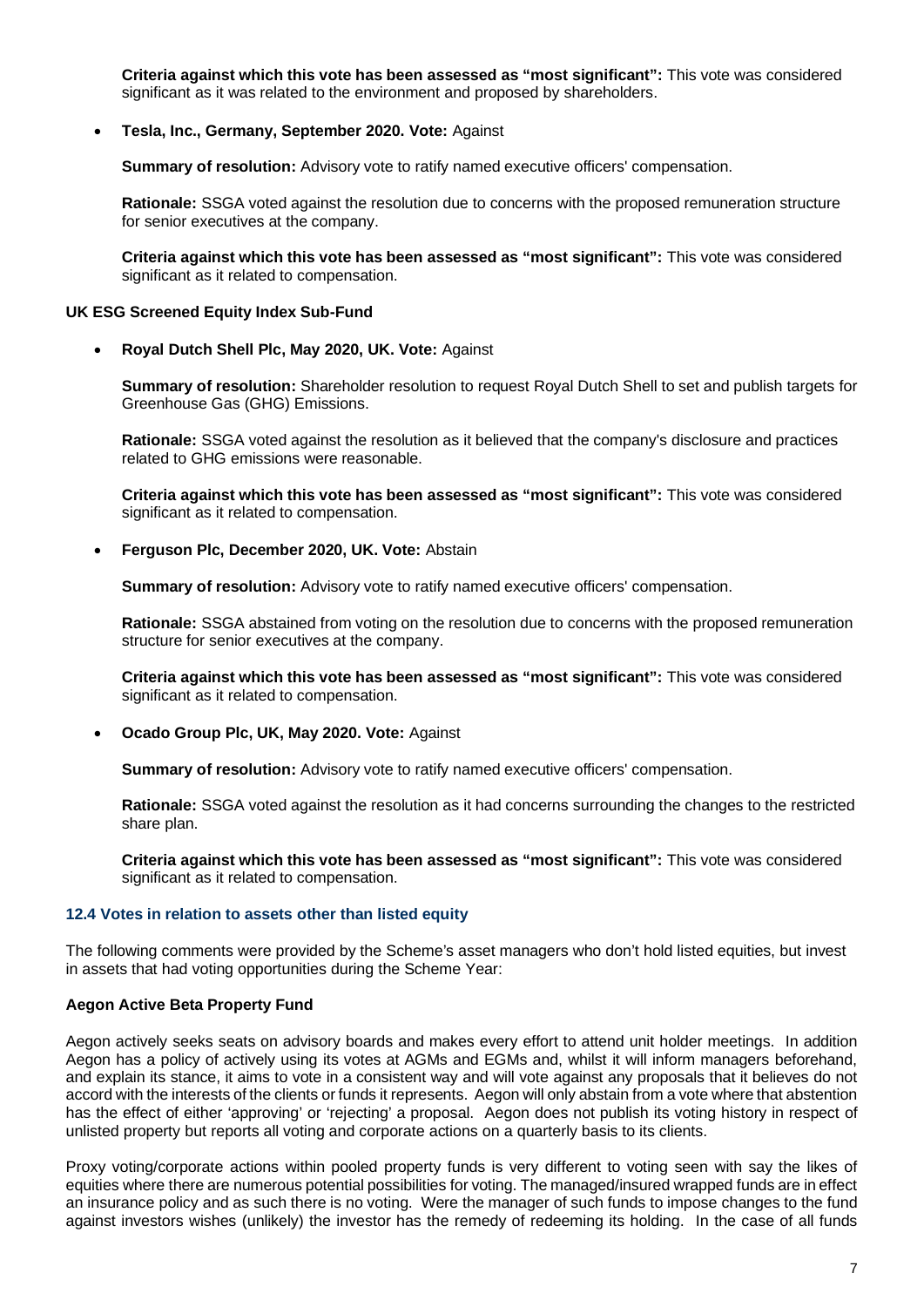items such as remuneration (AMCs/fees) strategy, concentration etc are set out in the trust deed/policy (if Aegon felt these were unsuitable then it would not invest in such funds in the first place) and are rarely amended and therefore there are few investor votes. The majority of votes that Aegon sees are to approve accounts, appoint auditors, permit the manager to set the auditors remuneration, introduce a new unit class etc and as such are not contentious. It is very rare that Aegon sees "significant votes".

Aegon attend investor meetings and where it can sit on unit-holder/investor committees, it does so.

#### **Alcentra Strategic Credit Fund II**

Where Alcentra has minority equity interests in deals, it isn't frequently asked to vote. This is because the corporate documents are set up so that the sponsor can pass any shareholder resolutions needed without Alcentra's participation in any event. Alcentra's rights are also usually limited to certain minority protections.

Where Alcentra own companies – either alone or in a club - then it exercises control by requiring the board to seek investor consent for matters that it wants to approve as the manager. This is usually done via the Alcentra investor representative on the board rather than having a formal shareholder vote.

Alcentra uses its voting rights to push through its support for initiatives that benefit its end investors. Any such initiative will be in accordance with the spirit and the letter of the various ESG initiatives, such UN PRI or TCFD, to which Alcentra are signatories, as well as its firm values and those of our parent company BNY Mellon.

#### **Aviva Lime Property Fund**

Aviva Investors believes engagement in real assets is structured interaction on environmental and social issues with the occupier, sponsor or counterpart. Aviva Investors believes that engagement should be carried out through the transaction process, or though ongoing asset management, dependent on the asset class.

Aviva Investors Real Assets team engages through covenants and incentives (on the debt side) and energy efficiency projects and community programmes (on the equity side), for example.

#### **Beach Point Opportunities Offshore Fund IV**

Beach Point's Operations Department is ultimately responsible for ensuring that all proxies and corporate action notices are voted or acted upon in a timely and consistent manner across all portfolios. Although many proxy proposals can be voted in accordance with Beach Point's established guidelines, it recognises that certain proposals may require special consideration, which may dictate that Beach Point make an exception to its general guidelines.

Where a proxy proposal or corporate action raises a material conflict of interest between Beach Point and one or more clients, the Firm will: (1) disclose the conflict to the relevant clients and obtain their consent to the proposed vote prior to voting the securities; (2) vote the securities based on the recommendation of an independent third party; or (3) take such other actions as may be appropriate given the particular facts and circumstances.

Beach Point outsources proxy voting, using ProxyEdge to execute proxy voting for the equities it may own.

#### **IFM Global Infrastructure Fund**

As IFM does not currently hold any listed investments across the Global Infrastructure Fund and due to confidentiality restrictions with regards to voting on matters in private companies, IFM does not periodically report on voting matters within the fund. IFM's influence on such investments is made directly through IFM's Board representation on the underlying portfolio companies rather than through any form of proxy voting.

IFM has an active ownership style and seeks to make investments with an equity stake sufficient to ensure control or, at least, to secure meaningful oversight of each infrastructure asset. IFM require board representation and will only invest in an asset that has governance structures which ensure IFM have sufficient protections and rights in place. IFM's board representation across investee companies ensures that it has full visibility across the management teams in its portfolio companies. Board and sub-committee representation allows IFM to drive the businesses actively in accordance with IFM's stated investment philosophy for the fund. IFM also play a role in the selection and compensation of company executives where it seeks to align compensation to long-term KPIs and responsible investment metrics, such as Health and Safety and Diversity and Inclusion.

When an investment is made by the Global Infrastructure Fund, IFM aim to enhance the responsible investment performance of the portfolio company in a manner that is consistent with its investment objectives and fiduciary